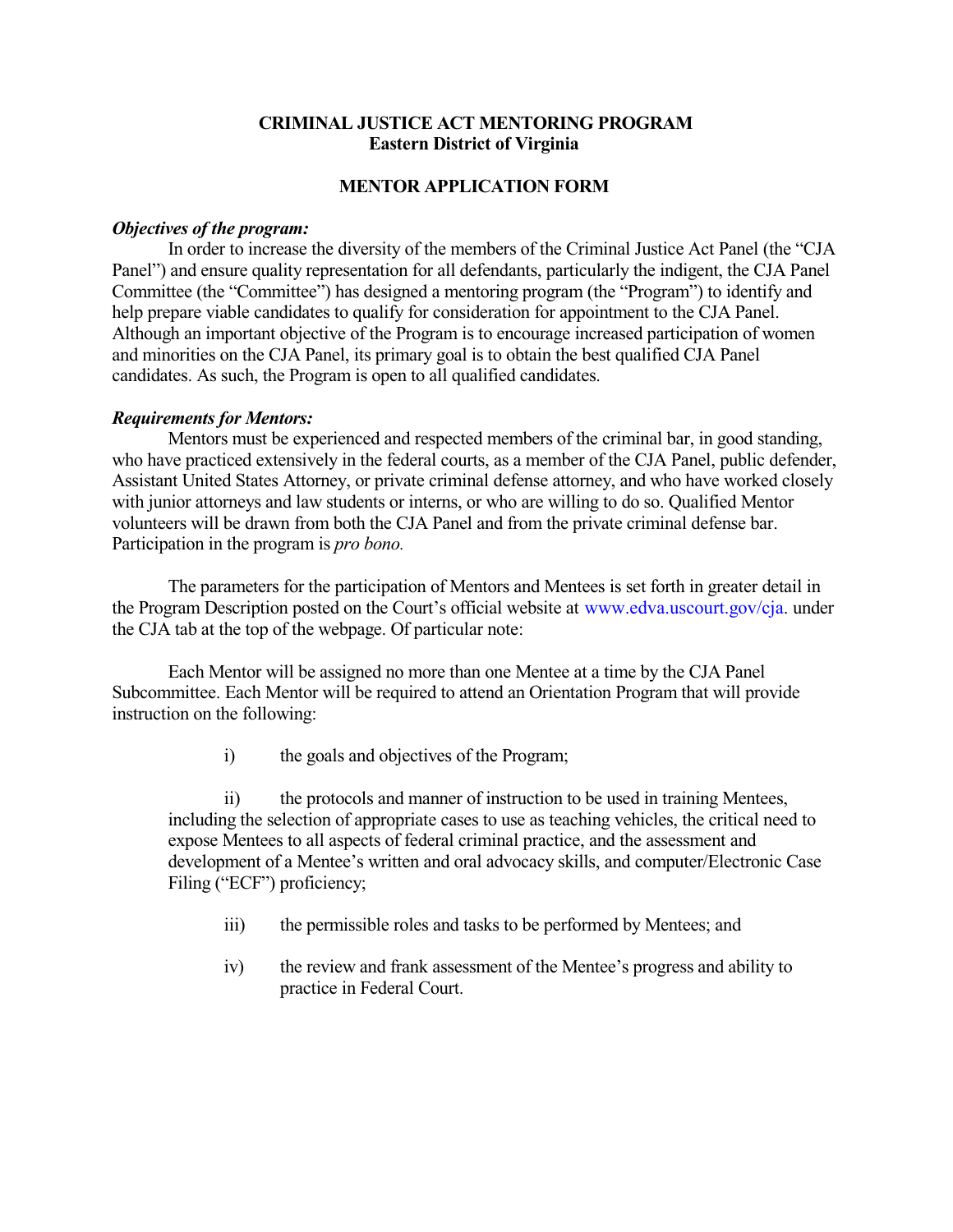In addition:

(a) It is expected that Mentors will give their Mentees feedback as to their performance on an ongoing basis throughout the program. Each Mentor must fill out an evaluation form as to his/her Mentee at the conclusion of the training period. All evaluation forms will be confidential. The training period shall terminate when the matters the Mentor and Mentee have worked on together have concluded or at a time that may be mutually agreed upon by the Mentor and the Subcommittee.

(b) No Mentor shall bill the CJA Panel for time spent training Mentees or for work performed by the Mentee. The Subcommittee is exploring the possibility of providing Continuing Legal Education ("CLE") credit for participation in the program.

(c) Mentors must fill out this application and attach a brief resume. The application may be submitted electronically or in hard copy sent to the attention of:

> **Mr. Fernando Galindo Clerk of the Court Eastern District of Virginia 600 Granby Street Norfolk, Virginia 23510**

*Please type or print your responses legibly. You may attach additional pages, if necessary.*

|    | NAME:                                                                                 |
|----|---------------------------------------------------------------------------------------|
|    | <b>ADDRESS:</b>                                                                       |
|    | OFFICE TELEPHONE #:                                                                   |
|    | CELLULAR TELEPHONE #:                                                                 |
|    | $FAX#$ :                                                                              |
|    | <b>EMAIL ADDRESS:</b>                                                                 |
| 2. | Are you assigned the a CJA Panel? () Yes () No                                        |
|    | If "yes", to which panel are you assigned and for how long have you been so assigned? |
|    | () Eastern District of VA                                                             |
|    | () Other (please specify)                                                             |

3. How many cases were you assigned as CJA counsel in the past year? (a) Of these, how many resulted in guilty pleas? (b) Of these, how many were tried before a jury? (c) Of these, how many required hearings to be held?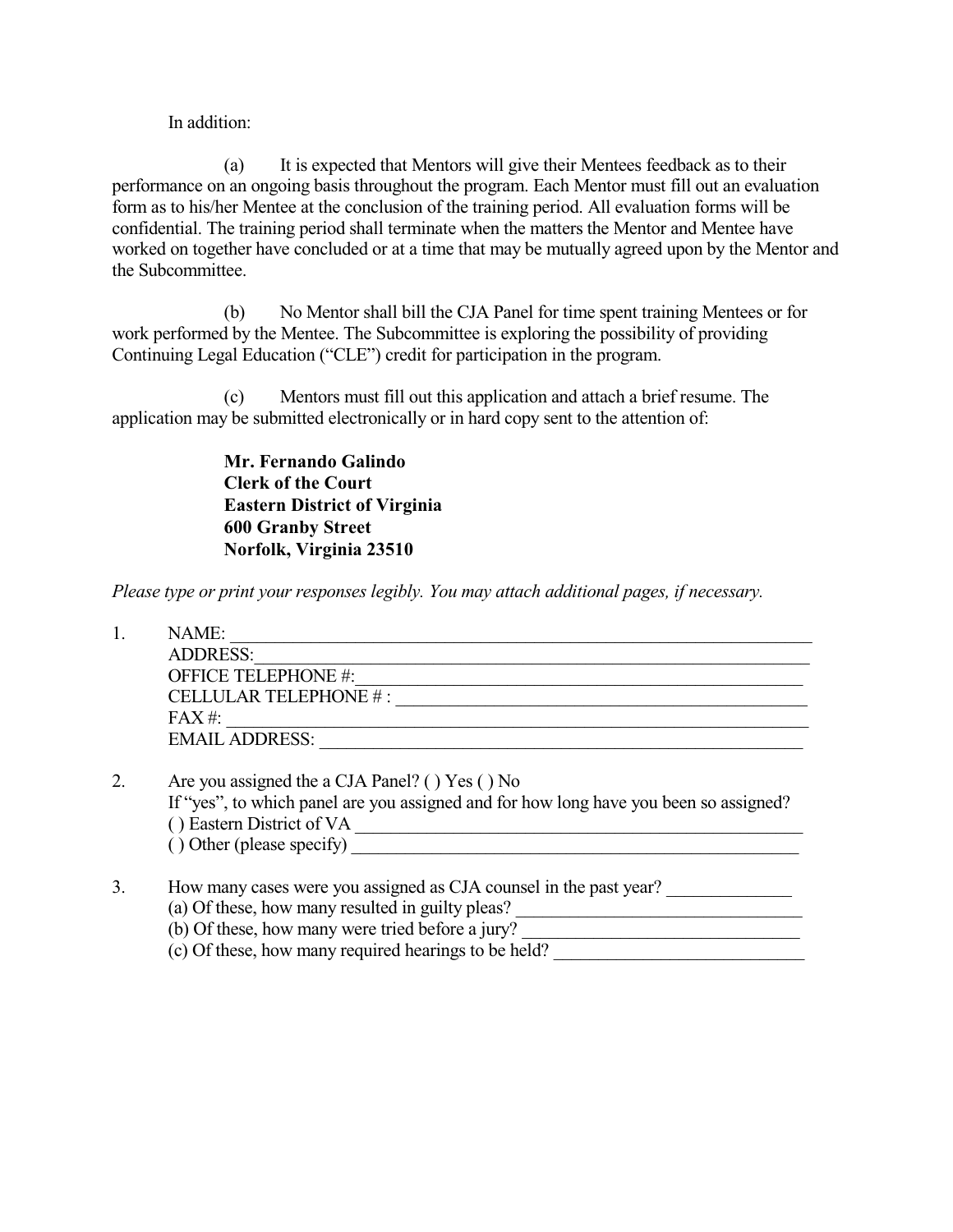4. How many cases have you tried in the past year in federal court (Please specify whether you were retained or assigned counsel? Please specify if the trial was jury or non- jury, whether it went to verdict, and whether you served as lead counsel or second chair. Also, please include the court, the name of the case and its docket number.)

\_\_\_\_\_\_\_\_\_\_\_\_\_\_\_\_\_\_\_\_\_\_\_\_\_\_\_\_\_\_\_\_\_\_\_\_\_\_\_\_\_\_\_\_\_\_\_\_\_\_\_\_\_\_\_\_\_\_\_\_\_\_\_\_\_\_\_\_\_\_\_\_\_\_\_\_\_\_  $\mathcal{L}_\mathcal{L} = \{ \mathcal{L}_\mathcal{L} = \{ \mathcal{L}_\mathcal{L} = \{ \mathcal{L}_\mathcal{L} = \{ \mathcal{L}_\mathcal{L} = \{ \mathcal{L}_\mathcal{L} = \{ \mathcal{L}_\mathcal{L} = \{ \mathcal{L}_\mathcal{L} = \{ \mathcal{L}_\mathcal{L} = \{ \mathcal{L}_\mathcal{L} = \{ \mathcal{L}_\mathcal{L} = \{ \mathcal{L}_\mathcal{L} = \{ \mathcal{L}_\mathcal{L} = \{ \mathcal{L}_\mathcal{L} = \{ \mathcal{L}_\mathcal{$ 

\_\_\_\_\_\_\_\_\_\_\_\_\_\_\_\_\_\_\_\_\_\_\_\_\_\_\_\_\_\_\_\_\_\_\_\_\_\_\_\_\_\_\_\_\_\_\_\_\_\_\_\_\_\_\_\_\_\_\_\_\_\_\_\_\_\_\_\_\_\_\_\_\_\_\_\_\_\_

\_\_\_\_\_\_\_\_\_\_\_\_\_\_\_\_\_\_\_\_\_\_\_\_\_\_\_\_\_\_\_\_\_\_\_\_\_\_\_\_\_\_\_\_\_\_\_\_\_\_\_\_\_\_\_\_\_\_\_\_\_\_\_\_\_\_\_\_\_\_\_\_\_\_\_\_\_\_

5. How many hearings did you conduct in federal court as either private or assigned counsel in the past five years? Please specify the kind of hearing it was and whether briefing either before and/or after the hearing was done. Please include the name of the case, its docket number and court.

\_\_\_\_\_\_\_\_\_\_\_\_\_\_\_\_\_\_\_\_\_\_\_\_\_\_\_\_\_\_\_\_\_\_\_\_\_\_\_\_\_\_\_\_\_\_\_\_\_\_\_\_\_\_\_\_\_\_\_\_\_\_\_\_\_\_\_\_\_\_\_\_\_\_\_\_\_\_ \_\_\_\_\_\_\_\_\_\_\_\_\_\_\_\_\_\_\_\_\_\_\_\_\_\_\_\_\_\_\_\_\_\_\_\_\_\_\_\_\_\_\_\_\_\_\_\_\_\_\_\_\_\_\_\_\_\_\_\_\_\_\_\_\_\_\_\_\_\_\_\_\_\_\_\_\_\_

\_\_\_\_\_\_\_\_\_\_\_\_\_\_\_\_\_\_\_\_\_\_\_\_\_\_\_\_\_\_\_\_\_\_\_\_\_\_\_\_\_\_\_\_\_\_\_\_\_\_\_\_\_\_\_\_\_\_\_\_\_\_\_\_\_\_\_\_\_\_\_\_\_\_\_\_\_\_

\_\_\_\_\_\_\_\_\_\_\_\_\_\_\_\_\_\_\_\_\_\_\_\_\_\_\_\_\_\_\_\_\_\_\_\_\_\_\_\_\_\_\_\_\_\_\_\_\_\_\_\_\_\_\_\_\_\_\_\_\_\_\_\_\_\_\_\_\_\_\_\_\_\_\_\_\_\_ \_\_\_\_\_\_\_\_\_\_\_\_\_\_\_\_\_\_\_\_\_\_\_\_\_\_\_\_\_\_\_\_\_\_\_\_\_\_\_\_\_\_\_\_\_\_\_\_\_\_\_\_\_\_\_\_\_\_\_\_\_\_\_\_\_\_\_\_\_\_\_\_\_\_\_\_\_\_

6. Are you willing to serve as a mentor to a practitioner seeking to gain more experience in federal practice? ( ) Yes ( ) No

\_\_\_\_\_\_\_\_\_\_\_\_\_\_\_\_\_\_\_\_\_\_\_\_\_\_\_\_\_\_\_\_\_\_\_\_\_\_\_\_\_\_\_\_\_\_\_\_\_\_\_\_\_\_\_\_\_\_\_\_\_\_\_\_\_\_\_\_\_\_\_\_\_\_\_\_\_\_

- 7. Are you willing to provide such training *pro bono*? ( ) Yes ( ) No
- 8. Have you ever practiced in federal court in any of the following capacities? (Please check all that apply and specify where and for how long and what positions you held, if any.) ( ) U.S. Attorney's Office

\_\_\_\_\_\_\_\_\_\_\_\_\_\_\_\_\_\_\_\_\_\_\_\_\_\_\_\_\_\_\_\_\_\_\_\_\_\_\_\_\_\_\_\_\_\_\_\_\_\_\_\_\_\_\_\_\_\_\_\_\_\_\_\_\_\_\_\_\_\_\_\_\_\_\_\_\_\_

() Federal Defender's Office

\_\_\_\_\_\_\_\_\_\_\_\_\_\_\_\_\_\_\_\_\_\_\_\_\_\_\_\_\_\_\_\_\_\_\_\_\_\_\_\_\_\_\_\_\_\_\_\_\_\_\_\_\_\_\_\_\_\_\_\_\_\_\_\_\_\_\_\_\_\_\_\_\_\_\_\_\_\_ ( ) Law clerk to a Federal Court of Appeals, District Court or Magistrate Judge

\_\_\_\_\_\_\_\_\_\_\_\_\_\_\_\_\_\_\_\_\_\_\_\_\_\_\_\_\_\_\_\_\_\_\_\_\_\_\_\_\_\_\_\_\_\_\_\_\_\_\_\_\_\_\_\_\_\_\_\_\_\_\_\_\_\_\_\_\_\_\_\_\_\_\_\_\_\_

\_\_\_\_\_\_\_\_\_\_\_\_\_\_\_\_\_\_\_\_\_\_\_\_\_\_\_\_\_\_\_\_\_\_\_\_\_\_\_\_\_\_\_\_\_\_\_\_\_\_\_\_\_\_\_\_\_\_\_\_\_\_\_\_\_\_\_\_\_\_\_\_\_\_\_\_\_\_

( ) Privately retained counsel \_\_\_\_\_\_\_\_\_\_\_\_\_\_\_\_\_\_\_\_\_\_\_\_\_\_\_\_\_\_\_\_\_\_\_\_\_\_\_\_\_\_\_\_\_\_\_

\_\_\_\_\_\_\_\_\_\_\_\_\_\_\_\_\_\_\_\_\_\_\_\_\_\_\_\_\_\_\_\_\_\_\_\_\_\_\_\_\_\_\_\_\_\_\_\_\_\_\_\_\_\_\_\_\_\_\_\_\_\_\_\_\_\_\_\_\_\_\_\_\_\_\_\_\_\_4